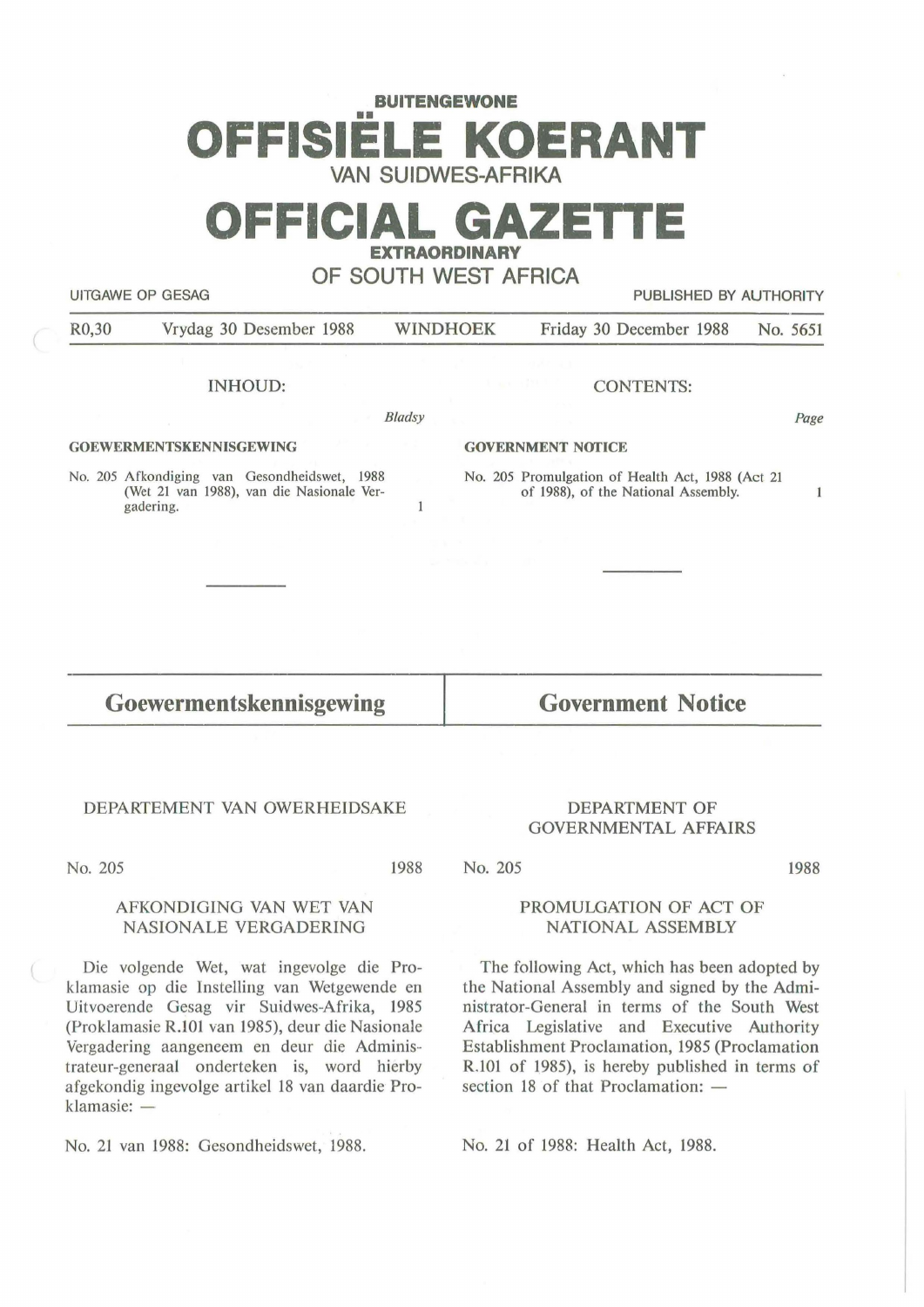**HEALTH ACT, 1988** 

**Act No. 21, 1988** 

## **ACT**

**To make provision for the application in those parts of the territory of South West Africa where they are not already of force and effect of the Public Health Act,**  1919, and the amendments thereto, the Hazardous Sub**stances Ordinance, 1974, and the regulations made thereunder, the Atmospheric Pollution Prevention Ordinance, 1976, the Anatomical Donations and Post-**Mortem Examinations Ordinance, 1977, and the Foodstuffs, Cosmetics and Disinfectants Ordinance, 1979; **and to provide for incidental matters.** 

*(English text signed by the Administrator-General on 21 December 1988)* 

BE IT ENACTED by the National Assembly, as follows:-

**1.** (I) (a) Subject to the provisions of this Act and of the Rehoboth Self-Government Act, 1976 (Act 56 of 1976), the Public Health Act, 1919, as applied to the territory of South West Africa and amended for that purpose by the Public Health Proclamation, 1920 (Proclamation 36 of 1920), and subsequently further amended in relation to the territory of South West Africa, the Atmospheric Pollution Prevention Ordinance, 1976 (Ordinance 11 of' 1976), the Anatomical Donations and Post-Mortem Examinations Ordinance, 1977 (Ordinance 12 of 1977), and the Foodstuffs, Cosmetics and Disinfectants Ordinance, 1979 (Ordinance 18 of 1979), shall be of force and effect in every part of the territory of South West Africa where on the day preceding the date of the coming into operation of this Act they are not already of force and effect.

Application of legislation in parts of the ter-<br>ritory of South West Africa where it does not already apply.